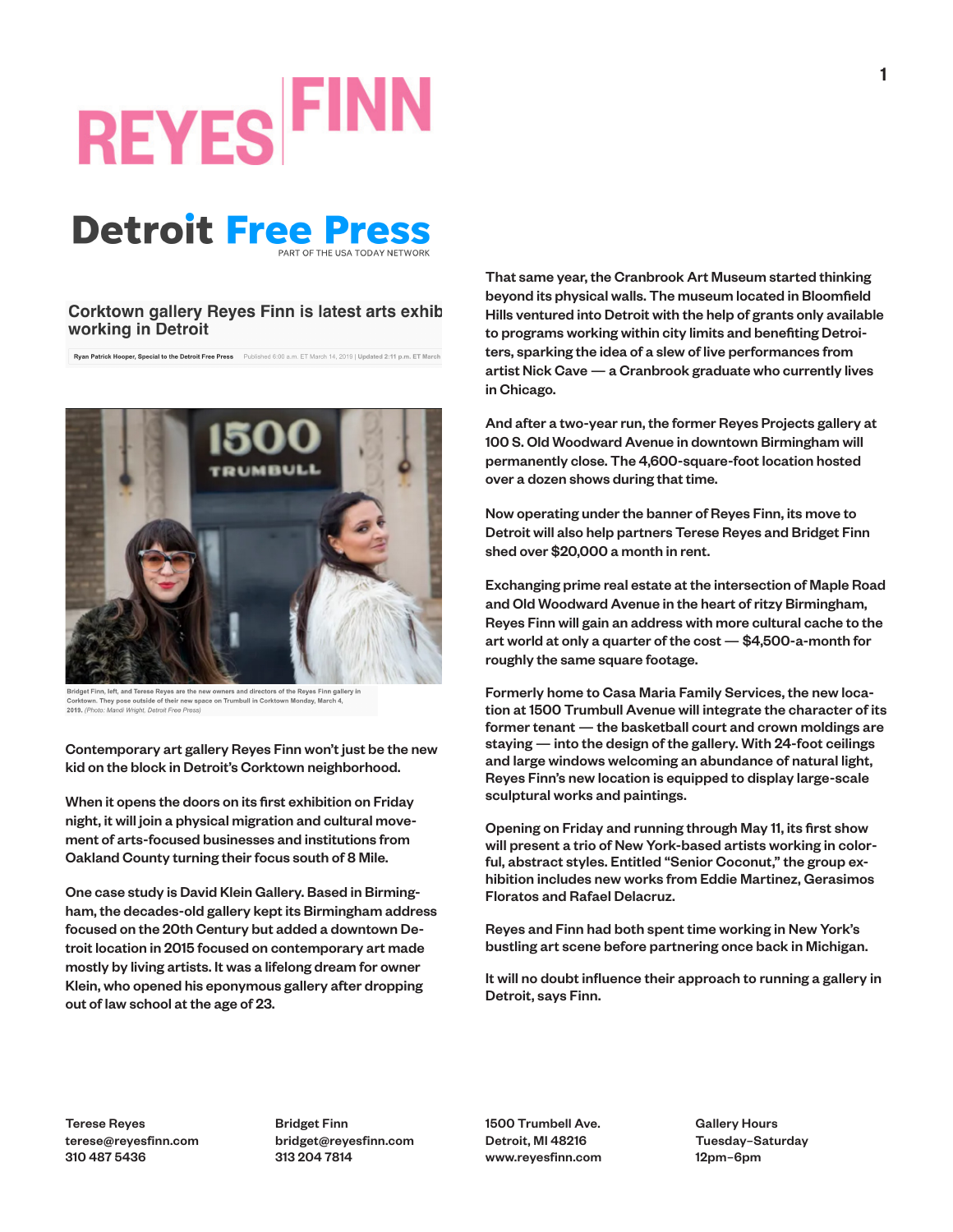## **REYES FIN**

"When you talk to artists, they get this mental picture of a space in Detroit," says Finn during a walk through the new space. "The artists are downtown. The people that we want to have a dialogue with" are in Detroit.

After 12 years in New York, Finn left her job as a director of gallery Mitchell-Innes & Nash's contemporary programming to partner with Reyes on the former Birmingham space.

It was a return home the Grosse Pointe Woods native didn't quite expect.

"I thought I was going to be a lifer, but I love it here and I missed it here," says Finn. "But I never really thought that I'd be able to do what I do well here. It was really an interesting proposal."

Hailing from Los Angeles and working as an art dealer and gallerist in New York, Reyes found herself emotionally bound to Michigan after moving here to be closer to family in a time of need.

Her aunt — photographer and philanthropic force Julia Reyes Taubman — was sick with cancer.

"My aunt was getting surgery. It ended up being worse than we thought," says Reyes, who was previously working at NY contemporary gallery Marlborough Contemporary.

"I left New York. I quit my job. I came to Michigan."

In January of 2018, Taubman passed away from cancer at the age of 50 in her Bloomfield Hills home.

"Every day I'm thankful because I got to spend so much time with her," says Reyes. "She was my guiding light in life."

As a founder of the Museum of Contemporary Art Detroit (MOCAD), Taubman also acted as a guide for Reyes as she opened her first gallery. (Reyes also currently sits on MOCAD's board of directors.)

"I've always wanted to open up a gallery. As I got more acclimated to Detroit, I realized that it could be a perfect place," says Reyes. "The area really needed something different. Eyes needed to be opened to new and emerging artists that I loved and wanted people to see."

The pairing has already garnered coverage in national outlets and a spot exhibiting at the Independent Art Fair in New York City — an invite-only affair where Reyes Finn was the sole Detroit representative among galleries from Paris, London, Los Angeles and elsewhere.

At Independent, Reyes Finn exhibited work from Detroit-born artist Maya Stovall alongside work from James Benjamin Franklin and William Marcellus Armstrong — a duo of artists who came to the state to study at Cranbrook and ended up staying put after graduating.

"We have excelled in bringing artists who are based in Detroit to art fairs outside of Detroit," says Finn. "Artists who are here — who have been working the long haul, who have been chipping away at their own practice — need visibility outside of the city."



Bridget Finn and Terese Reyes are the new of mers of the Reyes Finn gallery at 1500 Trumbull in Corktown photographed Monday, March 4, 2019. (Photo: Mandi Wright,

Finn says the duo behind the new gallery are aware of the conversations around outsiders exploiting Detroit's homegrown arts scene — "we're hyper aware of these sensitivities because she's originally from L.A.; I'm originally from the suburbs" but says there's a balance to be struck.

"It is exciting to be able to introduce (Detroit artists') work to institutions, collectors, curators — that's important," says Finn. "That's a huge part of this. It doesn't mean the reverse isn't also true. We're really excited to bring artists that are based elsewhere to Detroit."

In November, Reyes Finn will host a new body of work from Nikita Gale — an artist with an anthropology degree currently based in Los Angeles who blends that background into sound and sculptural pieces focused on specific social and political histories.

"When we saw Nikita's work, there are so many points that she focuses on in her own practice — the suggestion of music; the presence of sound or the removal of it; the idea of architecture and construction material — that's so relevant here in Detroit, but she hasn't been here," says Finn.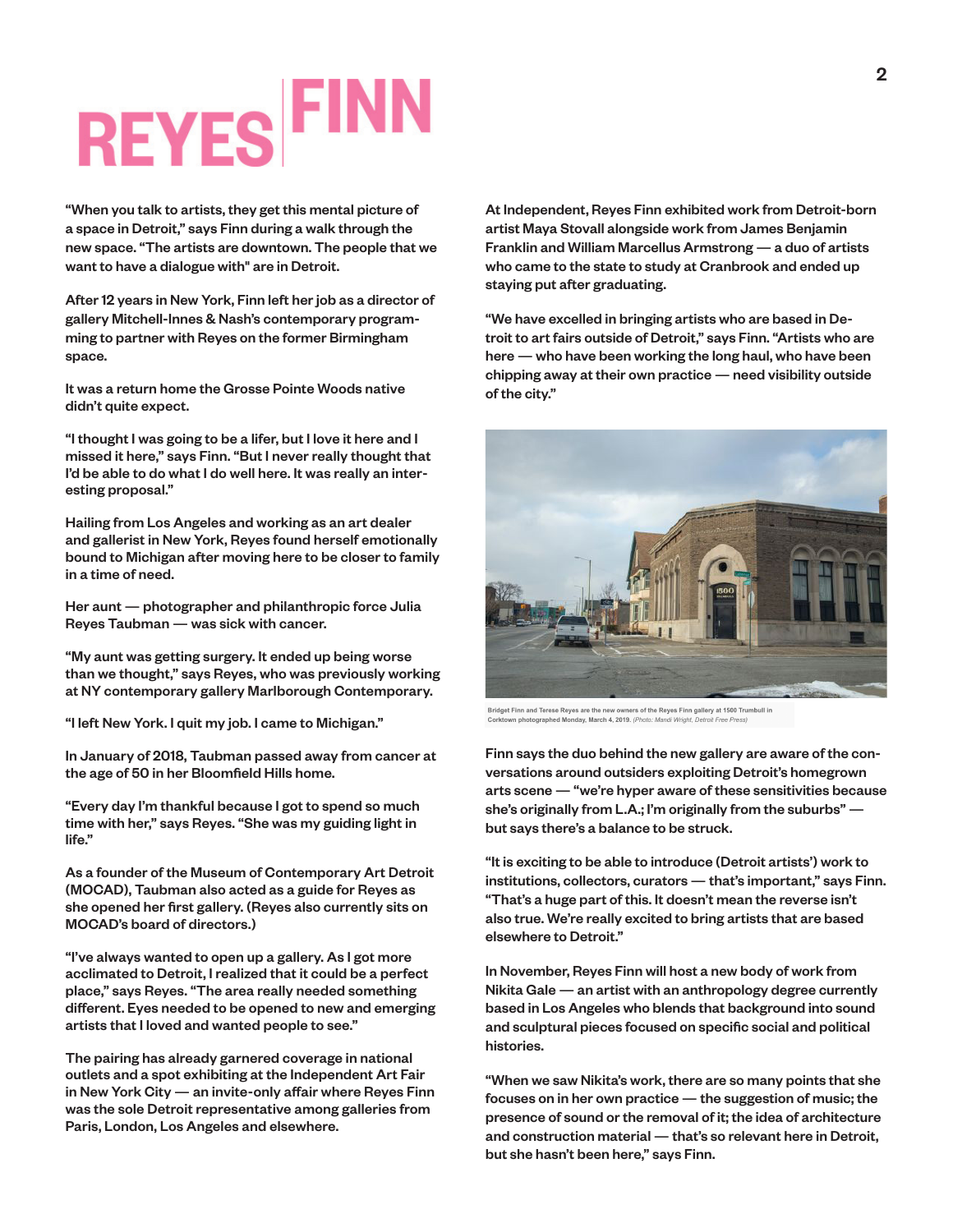## **REYES FIN**

Gallery owner David Klein says Reyes Finn is helping build an art pipeline that flows to Detroit from the rest of the world but also exports the artistic goods made here.

"It's bringing some New York to Detroit and they're bringing some Detroit to New York," says Klein. "There's an audience that's out there in this country that's interested in what's being made in Detroit and what's being made in our galleries," adds Klein. "As dealers and business people, we want to satisfy those interests."

The gallery reps artists from around the country including native Detroiters like Mario Moore and Scott Hocking, who Klein says are drawing interest at major international art fairs like EXPO Chicago.



Scott Hocking's exhibition. "Old," was at the David Klein Gallery in Detroit in 2018. (Photo: Evan Gonzolez)

"It's amazing how curious people were in his photographs," says Klein. "Somebody like (Hocking) really reflects what's going on in the city."

Next year, Klein will celebrate 30 years of art dealing in metro Detroit. He says he's watched the "cultural energy" shift from Detroit to Birmingham and back again over the years.

"If you wanted to buy art in my parents generation, you bought art in Detroit," says Klein, recalling an era in the 1950s and 1960s that saw galleries populating the third floor of the Fisher Building and the Hudson's department store displaying original works from abstract expressionist Willem de Kooning.

White flight saw the art galleries following suit, creating a crowded marketplace in Birmingham when Klein was 23-years-old and ready to set up shop.

"When I opened in 1990, there were 25 galleries in Birmingham. It was the location to be," remembers Klein. "Now there's 2.5 galleries in Birmingham and all the energy has shifted downtown."

Reyes, Finn and Klein all expressed initial fear that buyers in Birmingham wouldn't make the trek to Detroit to purchase art.

But Klein says the move has only welcomed a new audience and new art collectors into the mix as interest and tourism increase foot traffic in downtown Detroit.

"We were concerned, 'Would people from the suburbs visit in Detroit?' " says Klein. "That's proven to be unfounded. People want to go downtown."

It's also helped fulfill a lifelong dream of Klein's.

"I love art dealing history in Detroit — there's a strong history there," says Klein. "The fact that I could be part of that history? I never thought it would happen."

For the Cranbrook Art Museum based in Bloomfield Hills, the motivation to move their focus downtown is partially spurred on by the rush of grant dollars flooding the Detroit arts scene.



Nick Cave's performance series culminates with a performance called "Figure This:Detroit presented by the Cranbrook Art Museum at the Detroit Masonic Temple Sunday, Oct. 4, 2015. Dancers from all of the three Dance Lab Performances make their way down the center aisle during the fina with Tunde Olaniran singing on stage as they move through the audience to the music. (Photo: Regina H. Boone, Detroit Free Press)

In 2014, the John S. and James L. Knight Foundation awarded the museum \$150,000 for its "Nick Cave: Here Hear" project as part of the Knight Arts Challenge — a series of low-entry grants that require individuals, institutions and non-profit organizations awarded funds to match them within roughly a year of winning.

A requirement of the grant requires awardees to create programming that physically takes place in Detroit city limits or by directly benefiting its residents.